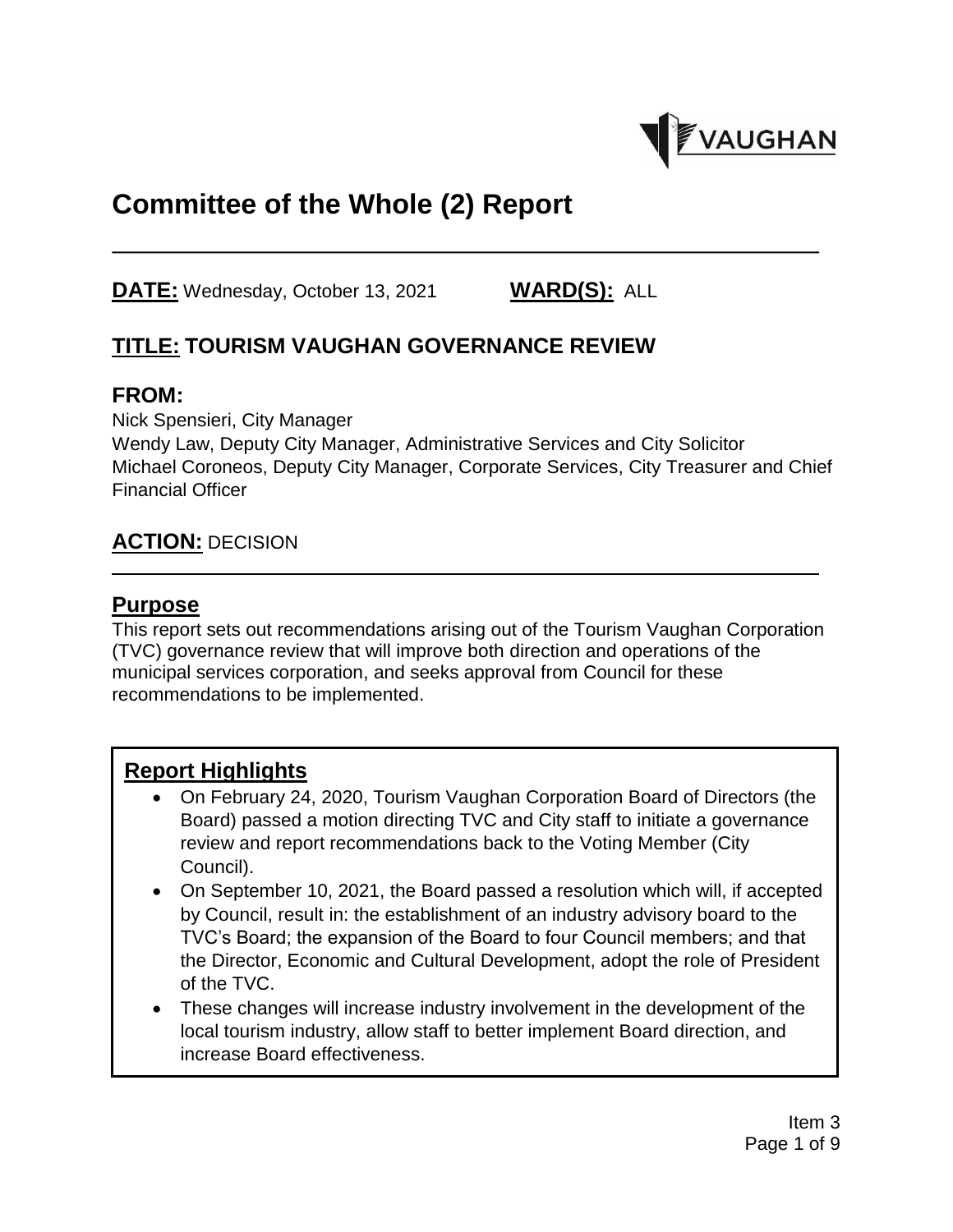### **Recommendations**

- 1. That the role of Chair for the Tourism Vaughan Corporation be separated from the role of President of the Corporation and be elected by the Board of Directors, and that Section 33 of TVC By-law 1 be amended, as required to implement this change.
- 2. That the Director, Economic and Cultural Development adopt the role of President, TVC and act as lead staff advisor to the Board of Directors of the Tourism Vaughan Corporation, and that the Manager, Tourism, Arts, and Culture continue to perform the duties of the Executive Director, TVC, and that TVC By-law 1 be amended, as required to implement this change.
- 3. That Council approve a change to the Board of Directors of the Tourism Vaughan Corporation, composing of four (4) Directors, to be comprised of four (4) members of Council.
- 4. That Council appoints four (4) members of Council to be members of the Board of Directors of the Tourism Vaughan Corporation, the term of which shall be effective as of December 2021 until a new Council is elected in 2022.
- 5. That the City Manager be authorized to execute the appropriate Tourism Vaughan Corporation-related corporate documentation on behalf of the City, in a form satisfactory to Legal Services, necessary to implement the recommendations in this report.
- 6. That the Memorandum of Agreement between Tourism Vaughan Corporation and The Corporation of the City of Vaughan ("MOA") be amended to implement the recommendations in this report and that the City Manager be authorized to execute the appropriate amending MOA on behalf of the City, in a form satisfactory to Legal Services.
- 7. That staff be authorized to establish and support operations of a Tourism Vaughan Advisory Committee (TVAC); and that the TVAC will have a primary role of providing recommendations to the Board; and that a call for members be conducted as soon as possible in accordance with the attached Terms of Reference.

# **Background**

On February 24, 2020, Tourism Vaughan Corporation (TVC) Board of Directors (the Board) passed a motion directing staff to initiate a governance review and report recommendations back to City Council. The purpose of the review was to fill the vacancy of TVC Chair and President, and review board composition, governance approach, and organizational policies to ensure that goals of good governance and accountability to stakeholders are met.

On September 10, 2021, the Board passed the following resolution: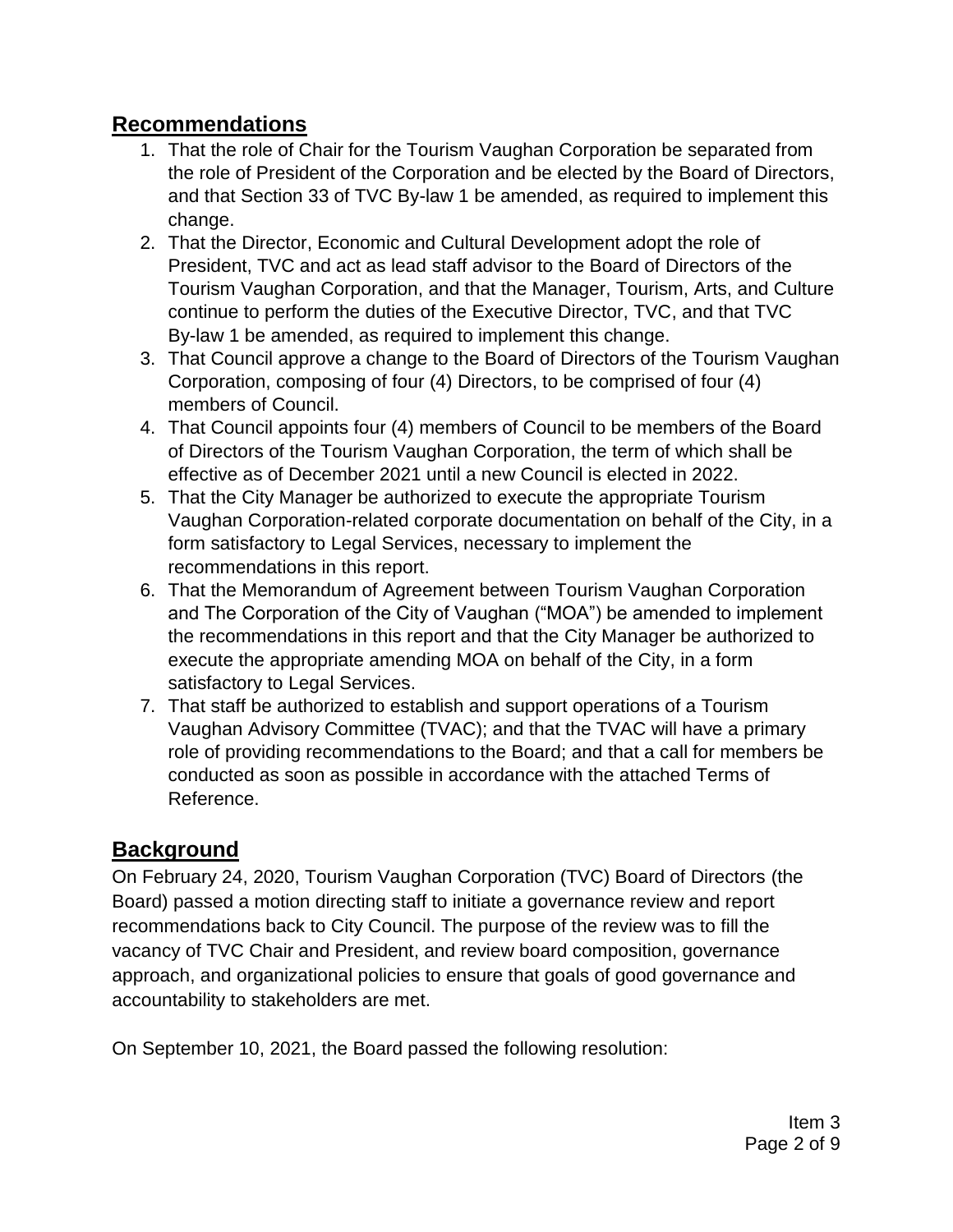**RESOLVED** that the governance review be approved and a report be forwarded to the Voting Member with the presented recommendations for approval; and,

THAT a recommendation be made to the Voting Member to establish the Tourism Vaughan Advisory Committee (TVAC) as soon as possible with the goal of providing recommendations to the Board; and THAT correspondence received from Chuck Thibeault, Central Counties Tourism on September 10, 2021 be provided to the Voting Member for consideration.

The goal of the Governance Review is to improve the effectiveness of operations, transparency of governance, and to transition the Board from its startup structure to a longer-lasting structure that includes representation from the local tourism sector.

Since the TVC began operations, the Board structure presented some operational challenges. These included reporting structure, signing authority, and delegation of operational decision-making. The Manager of Tourism, Arts and Culture performs the duties of the Executive Director for the TVC. In this role, the Executive Director reports to the Director, Economic and Cultural Development, and the President of the TVC – formerly the City Manager. To better align with the City's policies and reporting structure, appointing the Director, Economic and Cultural Development as the President of the TVC would mitigate these conflicts.

The seat of Chair and President of the TVC has become vacant because of the resignation of the former City of Vaughan interim City Manager, Tim Simmonds, who was appointed as Chair and President of the Board through Council approval of Committee of the Whole Report (2) September 24, 2019 on October 2, 2019.

With the departure of the former interim City Manager, the TVC has been functioning without a permanent Chair and President. The Director, Economic and Cultural Development, as the direct report for the Manager, Tourism, Arts, and Culture has been filling the role of President.

Finally, although the local tourism industry is consulted regularly by staff, they currently lack a formal means to provide advice and recommendations on direction of the TVC. Although the establishment of Municipal Service Corporations (MSCs) as Destination Marketing Organizations (DMOs) is still in its early days in Ontario, there are other municipalities that have successfully incorporated private sector input within their organizational decision-making structure: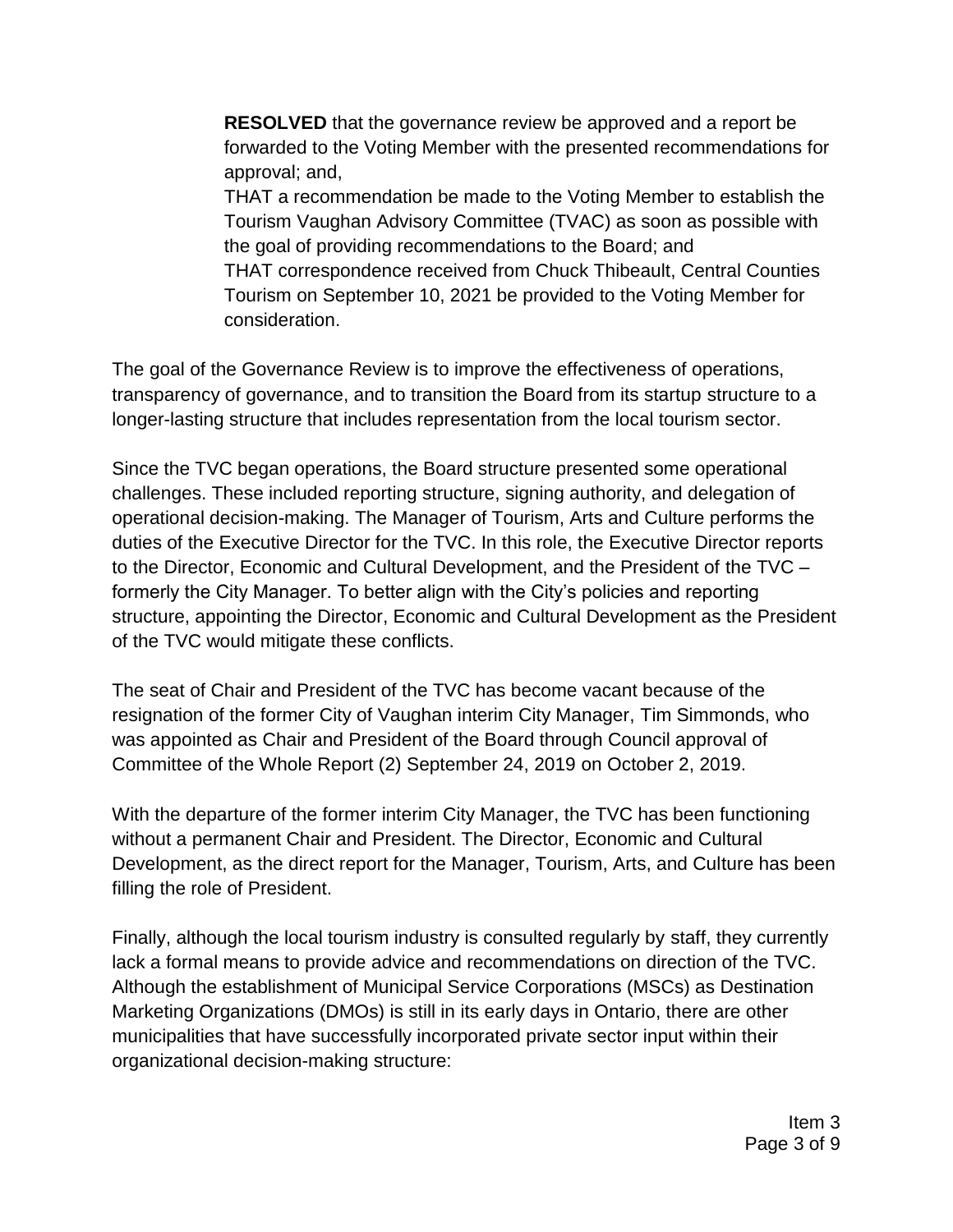- 1. Tourism Mississauga's Board of Directors has fourteen (14) Directors comprised of two (2) members of council, and twelve (12) external stakeholders; and
- 2. Destination Markham's Board of Directors consists of Twelve (12) Directors, comprised of eight (8) individuals to serve as independent Directors, and four (4) members of Council to serve as non-independent Directors.

In both cases, City staff serve as DMO staff.

The City of Vaughan has a strong Tourism industry with more than 700 firms directly operating in the sector and many others engaged in the supportive cluster of commercial activity.

Table 1 outlines the number of tourism businesses and amenities in select Vaughan neighbourhoods.

| <b>Community</b> | # of tourism assets |
|------------------|---------------------|
| Woodbridge       | 283                 |
| Concord          | 233                 |
| Thornhill        | 112                 |
| Maple            | 56                  |
| Kleinburg        | 17                  |
| <b>TOTAL</b>     | 703                 |

#### **TABLE 1: Vaughan Tourism Asset Inventory by Community**

#### **Previous Reports/Authority**

City of Vaughan – [Finance, Administration and Audit Committee Report –](https://pub-vaughan.escribemeetings.com/filestream.ashx?DocumentId=22753) Municipal [Accommodation Tax –](https://pub-vaughan.escribemeetings.com/filestream.ashx?DocumentId=22753) January 29, 2019

City of Vaughan - [Council Minutes –](https://pub-vaughan.escribemeetings.com/FileStream.ashx?DocumentId=22088) October 2, 2019

City of Vaughan - [Committee of the Whole \(2\) Report –](https://pub-vaughan.escribemeetings.com/filestream.ashx?DocumentId=21962) Tourism Vaughan Corporation (TVC) – [Implementation Report –](https://pub-vaughan.escribemeetings.com/filestream.ashx?DocumentId=21962) September 24, 2019

[TVC By-Law No.1](https://www.vaughan.ca/business/art-culture/tourism/General%20Documents/Governing%20Documents/By-law%20No.%201.pdf)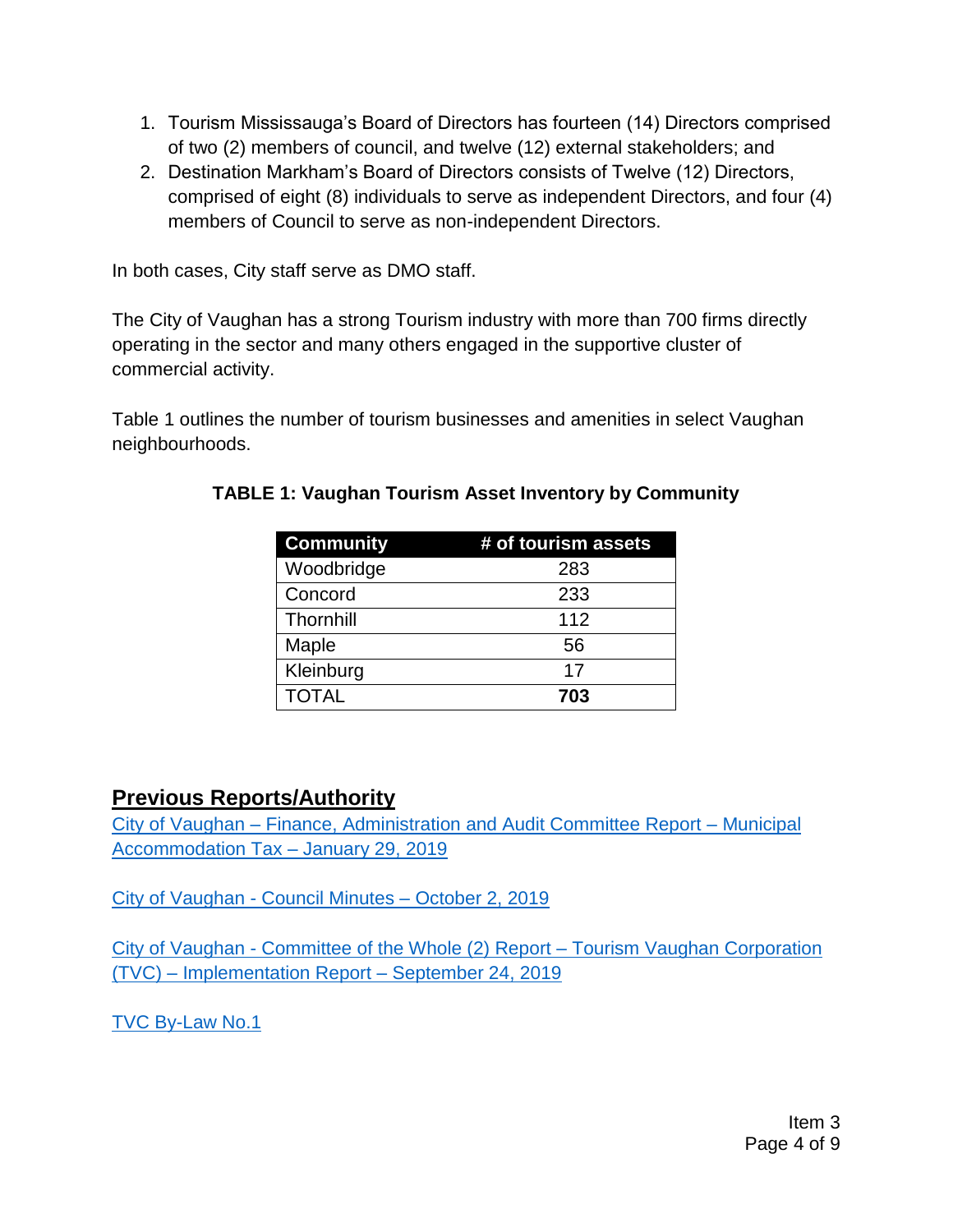### **Analysis and Options**

Nearly two years into TVC operations, the governance model originally established for the Corporation, as adopted by Council, requires revisions to support the long-term sustainability and effectiveness of its mandate, funding, programs, infrastructure, and stakeholders.

#### *Board Chair and President*

The roles of the Board Chair and President should be separated, with Economic and Cultural Development continuing to lead TVC operations. As such, it is recommended that the Chair of the Board should be a board member working with the rest of the Board to set the direction of the Corporation. The President, on the other hand, should be a member of staff responsible for implementing Board direction and overseeing the operations of the TVC. This will allow for an appropriate separation of roles and responsibilities within the TVC.

It is recommended that the Director, Economic and Cultural Development be appointed as the President, TVC. Economic and Cultural Development has led the development of the TVC since Council directed staff to implement a Municipal Accommodation Tax. Given that destination development and tourism are key priorities for the local economy, Economic and Cultural Development should continue to play the lead role in the operations of the TVC.

In the interim, while the role of Chair is unoccupied, the Vice-Chair of the Board, Regional Councillor Rosati, will continue to preside as Chair in accordance with Section 36 of By-law 1.

#### *The Board of Directors*

The Board of Directors should transition from the original Board established to start the Corporation and its operations, to a Board and Committee Structure that can advance Vaughan as a premier destination*.*

The current TVC Board composition was established to begin TVC operations. The initial Board structure was as follows:

- Chair vacant (formerly the interim City Manager Tim Simmonds)
- Vice-Chair Regional Councillor Gino Rosati, City of Vaughan
- Treasurer Michael Coroneos, Chief Financial Officer, City of Vaughan
- Secretary Christine Vigneault, Manager, Development Services, Office of the City Clerk, City of Vaughan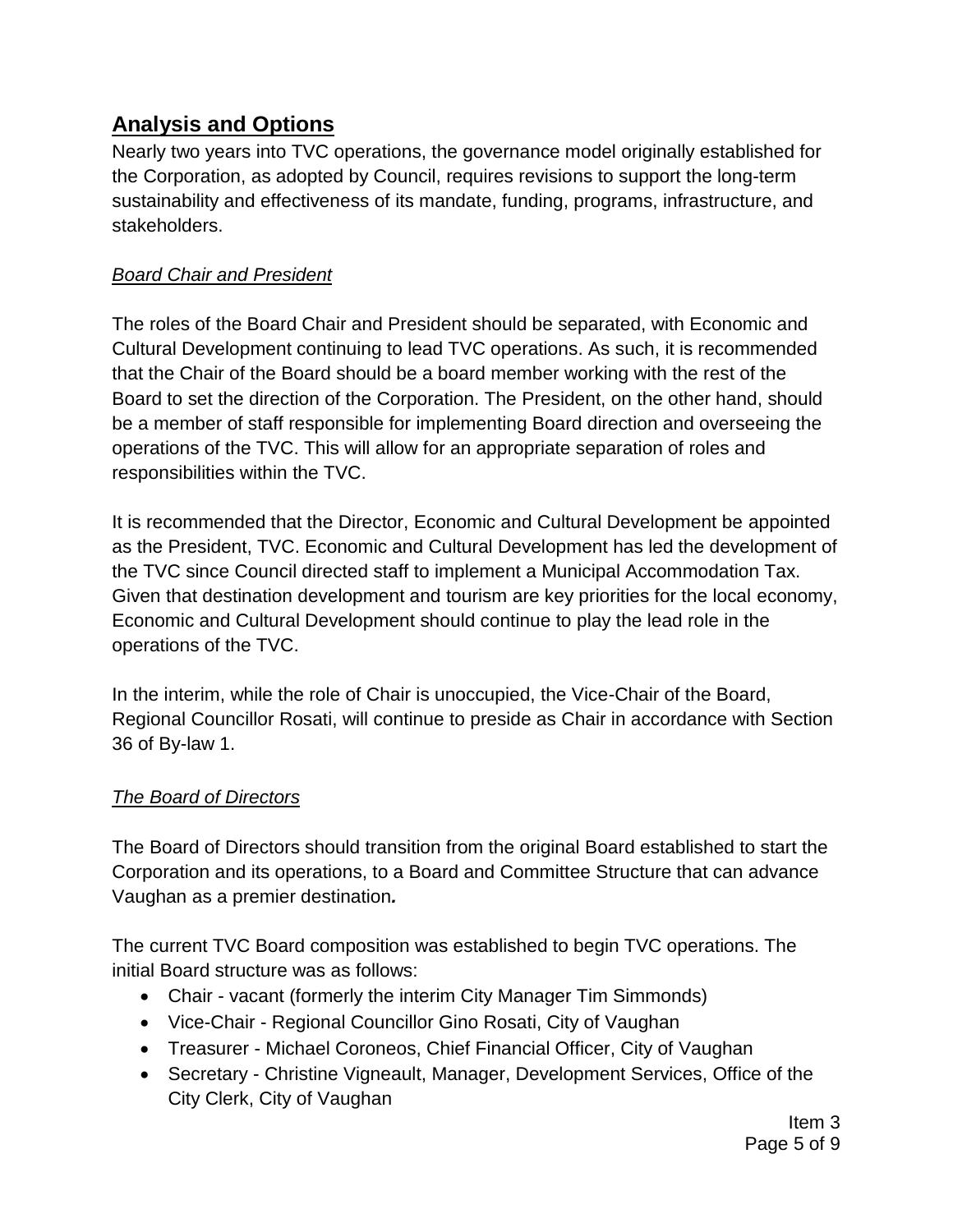To best align the Board's composition to mitigate risk and provide for optimal governance of the Board, staff recommend that the Board composition be revised to assign voting authority only to non-staff members of the Board. The recommended Board structure is as follows:

- Chair Council Member
- Vice-Chair Council Member
- Board Member Council Member
- Board Member Council Member

The roles of Treasurer and Secretary will remain with City staff and will be transitioned to a non-voting support role for the Board.

A final note on this recommendation is that the MOA states that the term of Board Directors aligns with the term of Council and specifically that City Council shall appoint Directors to the TVC Board within sixty (60) days after a municipal election for the full term of Council. Given the upcoming election, the members of Council newly appointed to the TVC Board of Directors will potentially sit on the Board for a limited time.

#### *Tourism Vaughan Advisory Committee*

The new Board will be supported by a newly formed TVAC, recruited from the local tourism industry. Staff are recommending that the TVAC consist of industry stakeholders with the mandate to provide the TVC Board of Directors with expertise and recommendations. The TVAC will report to the TVC Board of Directors.

The TVC Board may appoint a maximum of twelve (12) TVAC Members through the City appointment process, who represent tourism stakeholders from a range of sectors, including, but not limited to:

- Hotel/Motel Accommodations
- Meetings & Conferences
- Attractions & Retail
- Festivals & Events
- Food & Beverage
- Short Term Rental Providers
- Non-Governmental Industry Support Organizations

Staff will commence recruitment of TVAC members through the City Clerks' Office once this report's recommendations are accepted.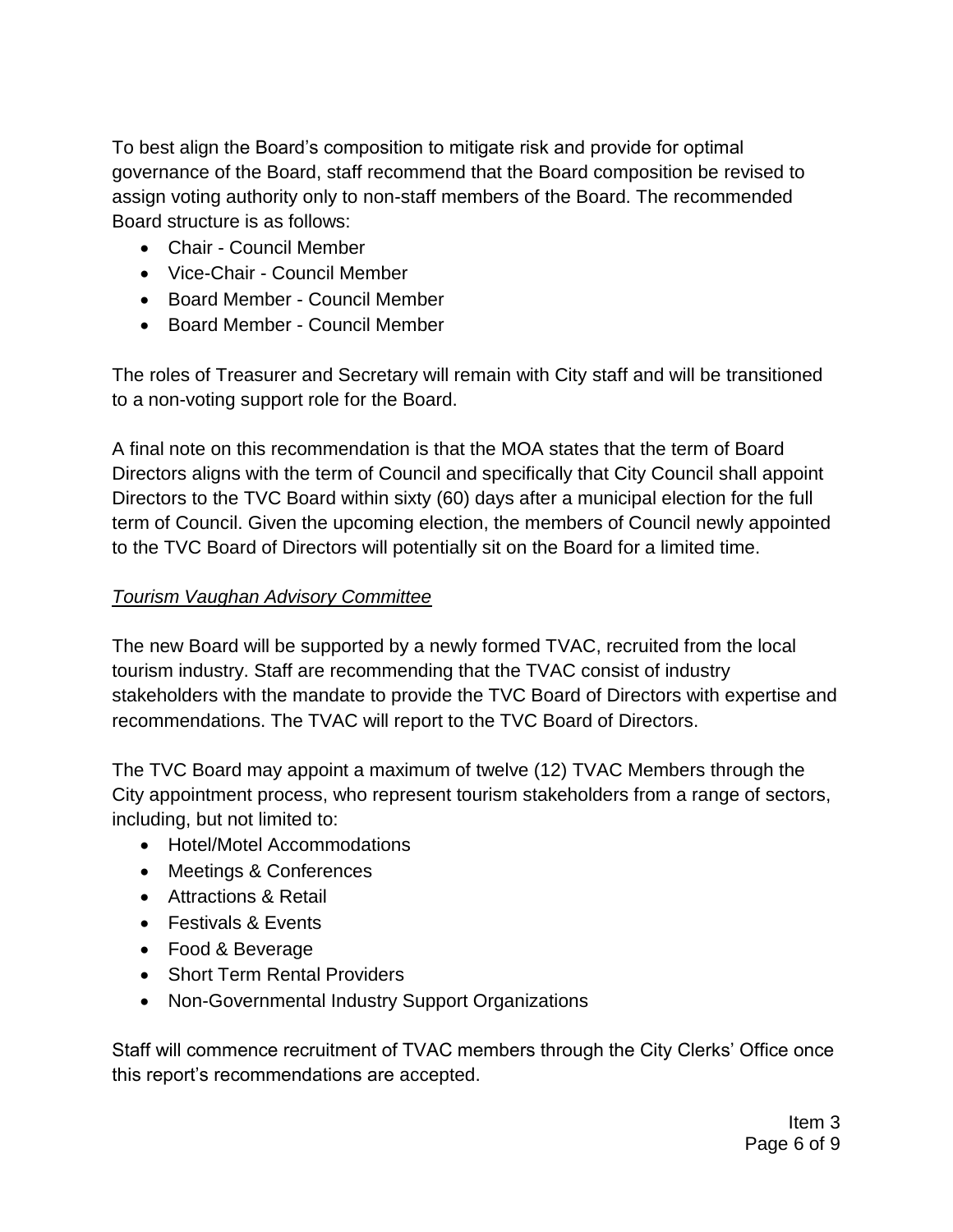Staff are developing the plan for the advertisement and recruitment process to source potential candidates for the TVAC. The goal of the recruitment process is to attract candidates from tourism related industries (hotels, sports, food/beverage etc.) who have a broad range of skill sets (including business, financial, legal, and marketing), which will ensure an effective and diverse committee with the necessary skill and experience to advise on the objects of the Corporation.

A short list of suitable candidates will be presented to the Board for consideration and approval.

#### *Memorandum of Agreement*

The Memorandum of Agreement (MOA) between the Corporation of the City of Vaughan and the TVC was executed on September 24, 2019. The MOA outlines a formal understanding of the agreement between both the City and TVC detailing the obligations and commitments of the parties, including City assistance to the Corporation.

Nearly two years into the operation of the TVC, revisions to the MOA are recommended to support the TVC in delivery of its mandate.

The revised MOA reflects the following changes:

- Authority for the TVC to develop corporate policies for approval by the TVC Board and sole shareholder and voting member, City Council, and follow City policy where a TVC policy is not in place;
- Delegate authority to the Board to select the TVC spokesperson;
- Clarify the applicability of City policies as they relate to alternative revenue sources such as obtaining funding from other levels of government;
- That the Board, in form satisfactory to City's Legal Counsel, establish a policy or pass a resolution regarding persons authorized to sign in the name and on behalf of the TVC.
- Require the TVC Board to provide Council as sole voting member with a multiyear business plan in the final year of the plan and provide annual updates to Council on the progress via an Annual Report. The TVC budget will be presented annually to Council.
- Support may be provided to the TVC (and the TVAC if Council approved its formation) by staff from City departments including, but not limited to, Economic and Cultural Development, Finance, Legal, Corporate and Strategic Communications, and Clerks departments.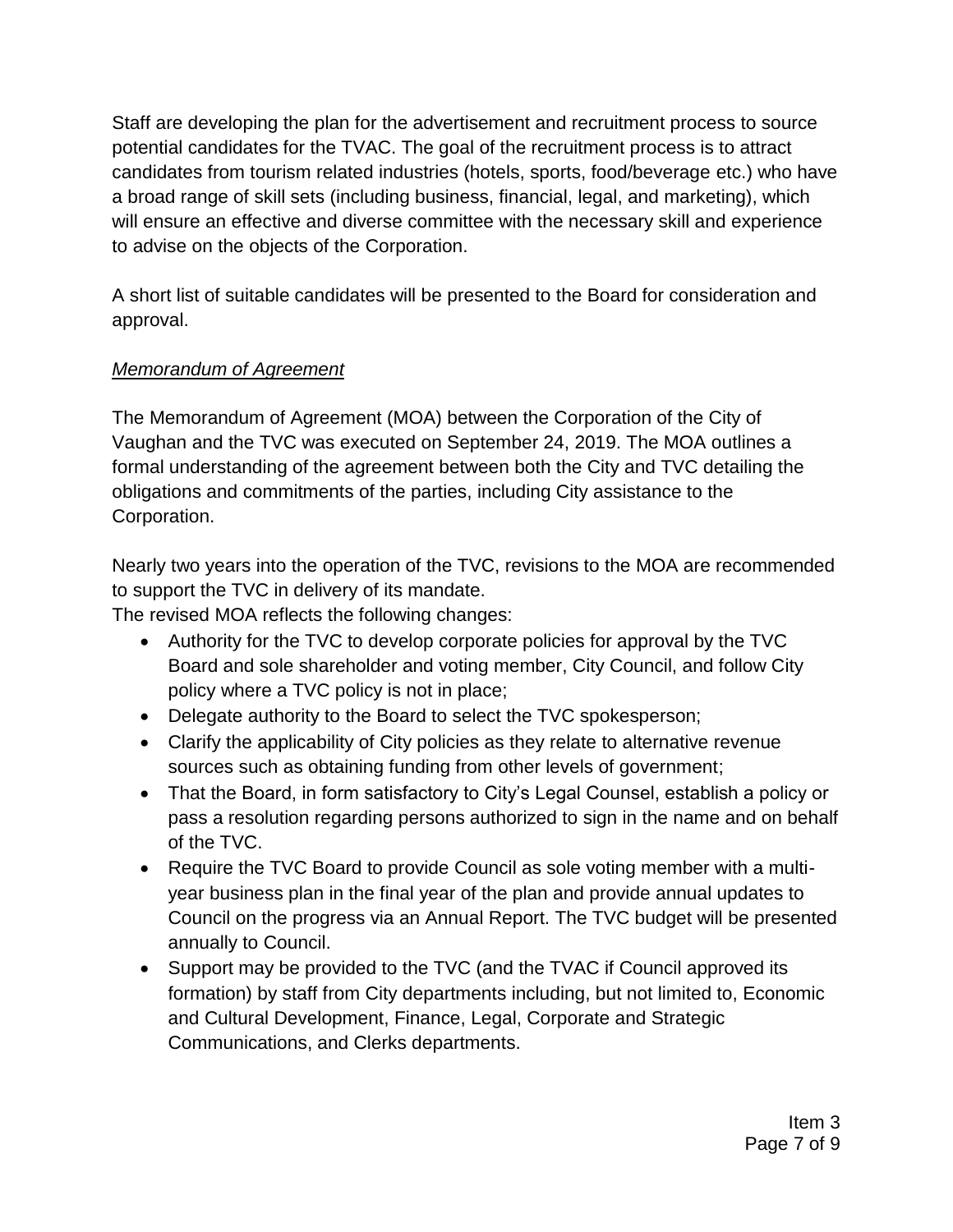### **Financial Impact**

None.

### **Broader Regional Impacts/Considerations**

Vaughan is home to a key regional tourism and visitor assets, including Canada's Wonderland, the McMichael Canadian Art Gallery, and Vaughan Mills. The City also hosts a dense cluster of the Region's accommodations.

Adoption of the recommendations of this report will bring the City's support in line with best practices in governance in the emerging Municipal Services Corporation model of DMO management, and allow the City's stakeholders to play a key advisory role in developing the local and regional economy.

Through the establishment of the TVAC, local and regional stakeholders will have a formal method to provide recommendations on the local industry's development.

### **Conclusion**

In order to conclude the governance review for Tourism Vaughan Corporation, staff recommend that Council adopt the recommendations of this report.

The recommendations of this governance review provide a balance between autonomy of problem-solving and expeditious decision-making. They are also grounded in succession planning purposes to ensure consistency in governance, leadership, management, and operations of the TVC as adopted by Council.

**For more information,** please contact: Ashley Travassos, Manager, Tourism, Arts & Cultural Development / Executive Director, Tourism Vaughan Corporation [ashley.travassos@vaughan.ca](mailto:ashley.travassos@vaughan.ca) ext. 8472

### **Prepared by**

Ashley Travassos, Manager, Tourism, Arts & Cultural Development / Executive Director, Tourism Vaughan Corporation Raphael Costa, Director, Economic and Cultural Development

# **Attachment(s):**

- 1. DRAFT TVC Board Meeting Minutes, September 10, 2021.
- 2. TVAC Terms of Reference